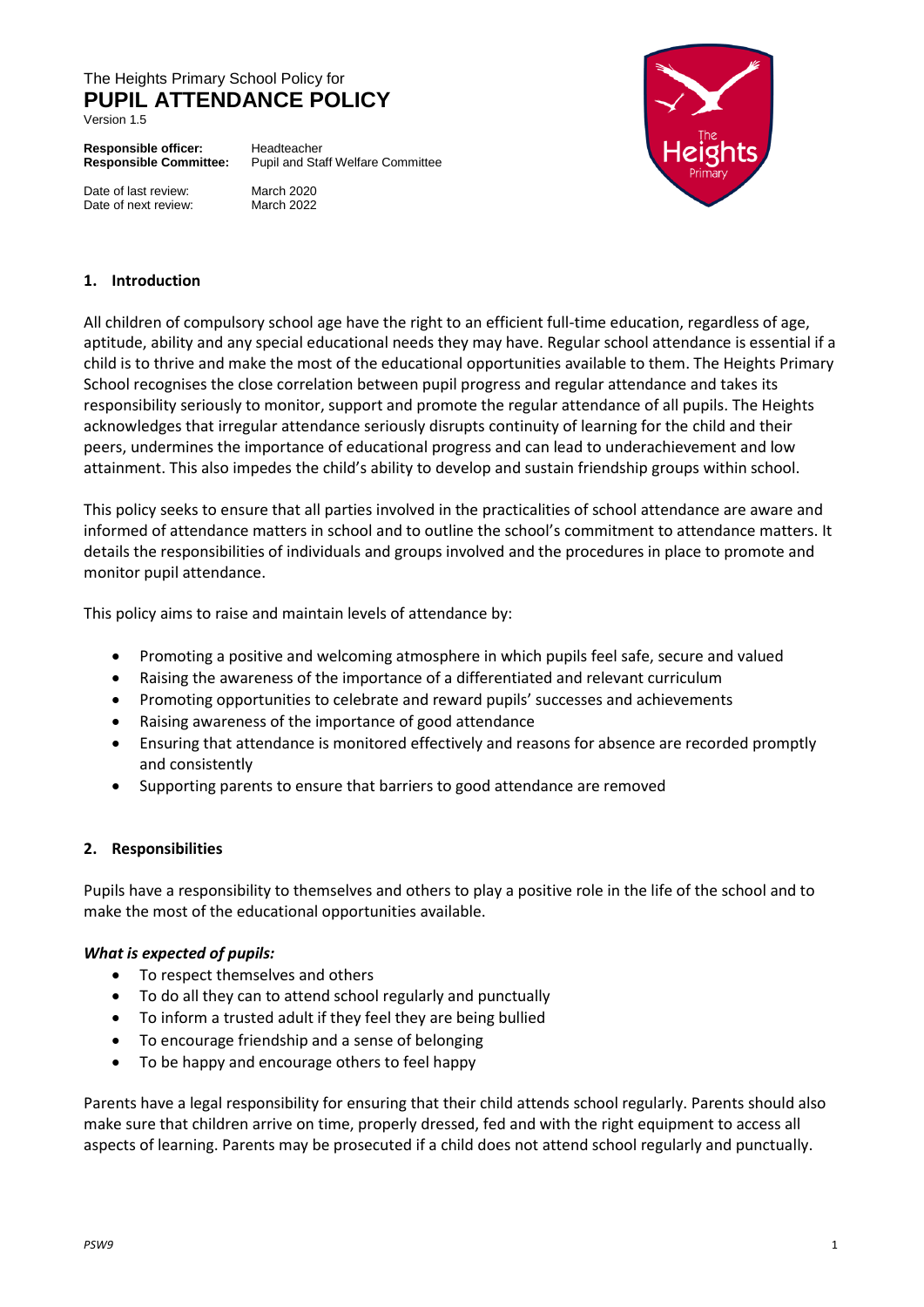This will be done under the 1996 Education Act and aims to ensure that parents carry out their duty to secure suitable education for their children.

If a child is in the care of the Local Authority, it is important that the carers recognise their parenting role where school attendance is concerned. They will be supported by close co-operation between the school, education welfare services and the social services where such a child's attendance is irregular.

## *Parents will be expected to sign a Home School Agreement committing:*

- To ensure wherever possible their child's attendance is as close to 100% as possible and not less than 95%.
- To keep requests for their child to be absent to a minimum
- To offer a reason for any period of absence, preferably before the absence on the first day of absence
- To ensure that their child arrives at school on time, properly dressed, with the right equipment to learn. A reason should be offered for lateness
- To work closely with the school to resolve any problems that might impede a child's attendance
- To take family holidays during school holiday periods and be aware that requests for holidays during term time will be refused and leave will only be granted by the Headteacher in exceptional circumstances
- To be aware of curriculum requirements and be especially vigilant with regards to attendance during important academic times such as SATs and National Assessments.
- To support the child and recognise their successes and achievements

The school will endeavour to provide an environment that is conducive in educating every individual pupil. School attendance will be positively supported wherever possible and the promotion of good communication between all parties involved will be paramount. The school has a statutory responsibility to record and monitor the attendance and punctuality of pupils for both morning and afternoon sessions. A register of attendance has to be taken at the start of each morning and afternoon session. If a pupil is absent this has to be recorded as authorised or unauthorised.

# *The school will strive:*

- To create a school ethos that pupils want to be a part of
- To meet the legal requirements set out by the Government
- To give a high priority to punctuality and attendance
- To develop procedures that enable the school to identify, follow up and record unauthorised absence, patterns of absence and parent condoned absence with effective monitoring and intervention
- To consistently record authorised and unauthorised absences within the guidance of the 1995 Education Act
- To develop a range of effective strategies to follow up intermittent and long term absenteeism and promote good attendance
- To encourage open communication channels between home and school
- To develop procedures for the reintegration of long term absentees
- To adequately provide for pupils with difficulties, within the bounds of resources available, and to ensure the appropriate delivery of the curriculum

The school aims to provide support and guidance to parents to resolve any issues. However, parents should be aware that they are required to fulfil their duty regarding school attendance under Section 444 of the Education Act 1196.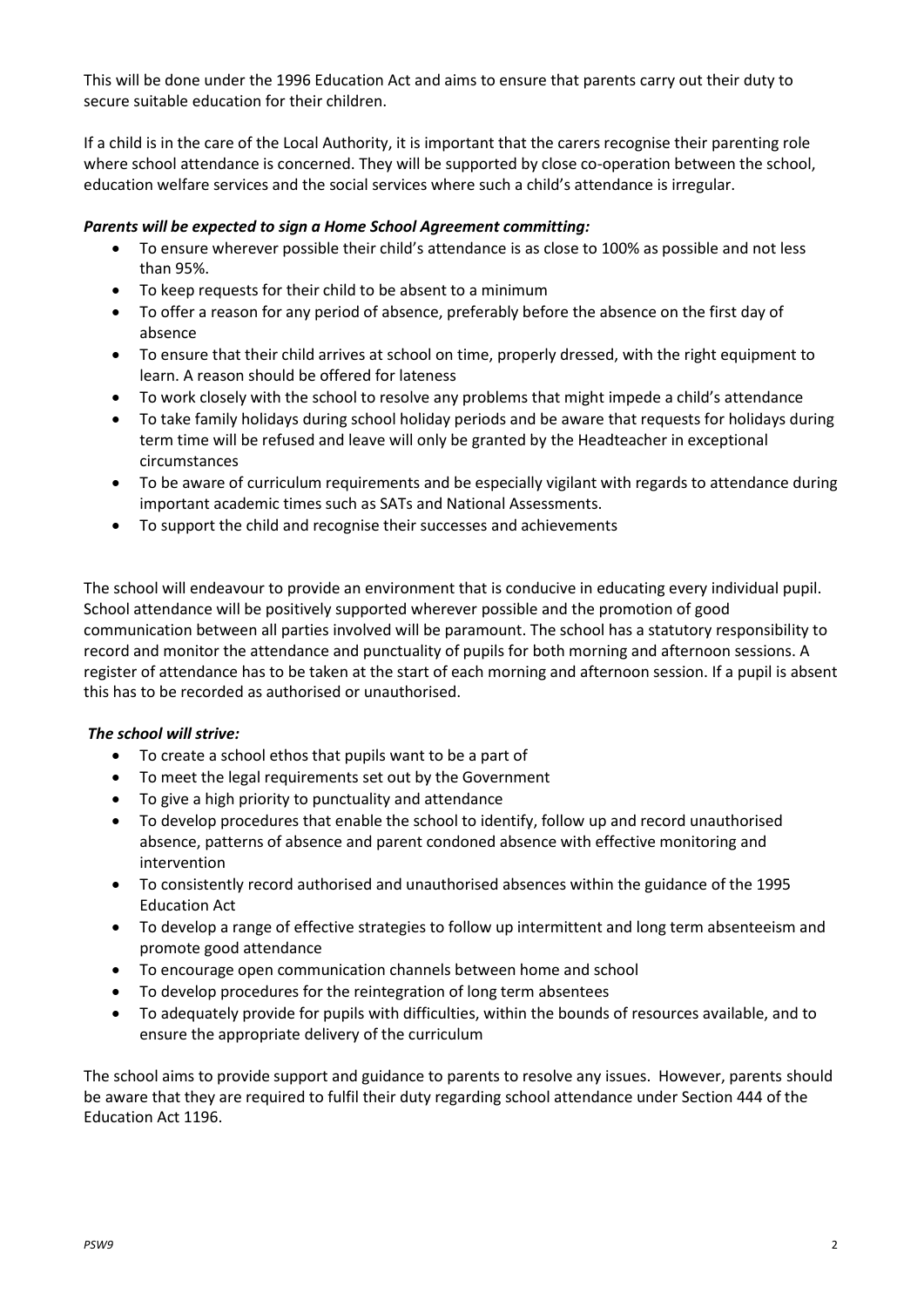## **3. School Procedures for Recording and Monitoring Attendance**

# *Recording*

The class teacher will take a register recording who is present and absent from school at the end of the flexible drop off period. Any pupil arriving late MUST be registered at the office for purposes of fire regulations. **Any pupils arriving after 8.50am should be signed in electronically at the school office.** The office is responsible for putting a late mark in the class register.

The register officially closes at **9.30am** and any pupil arriving after this time will be marked absent for the session. A reason for lateness will need to be provided and a decision made by the school to mark it as an authorised or unauthorised absence.

During both the morning and afternoon the electronic register will be updated. Reasons for absence may be offered verbally by phone. The school then decides if this is authorised or unauthorised. The decision will be made within the guidance set out in the 1996 Education Act, which identifies the following reasons as acceptable reasons for authorised absence.

- The child is ill or is prevented from attending by unavoidable cause
- The child is absent on days exclusively set apart for religious observance in their particular faith
- The child is absent 'with leave'. This refers to leave granted, in exceptional circumstances, by the school not by the parent.

A reason for a period of absence is always required. The school will contact parents who have not offered a reason and will mark the absence as unauthorised if no reason is provided.

### *Monitoring*

The school will review attendance of all the school's pupils on a termly basis, and any pupils causing concern or with attendance below 90% on a weekly basis. A letter and current attendance will be sent home where there is cause for concern requesting the problem to be rectified and offering support if necessary in the form of a meeting with parents. The pupil's attendance will be closely monitored and recorded in the Integris system. It is not the responsibility of the school to provide work for pupils during such a period of absence and this will only be done at the class teacher's discretion. Attendance and absence records are kept on a pupil's file and are shared with future schools.

If a family leaves the country for an extended period of time due to exceptional circumstances, the parents will be asked to enrol them at a school in their place of stay. Evidence will be requested and the absence may be recorded as 'education off site'. If a child fails to return on the due date, the school will try to make contact with the parent. If this is unsuccessful, after a further two weeks absence the child will be taken off roll.

#### **4. Official Register**

A copy of the Integris register will be printed at the end of each half term providing a paper version of the electronically stored information for that term. The register will also have an audit trail to changes printed with it to provide a 'history of change' for the registration period printed. The 6 print outs will be bound together to form a years record and stored for a period of 3 years in a secure location.

#### **Strategies used to promote good attendance and punctuality**

 Class teacher will provide an inclusive, welcoming environment and deliver a well prepared and relevant curriculum so pupils experience success